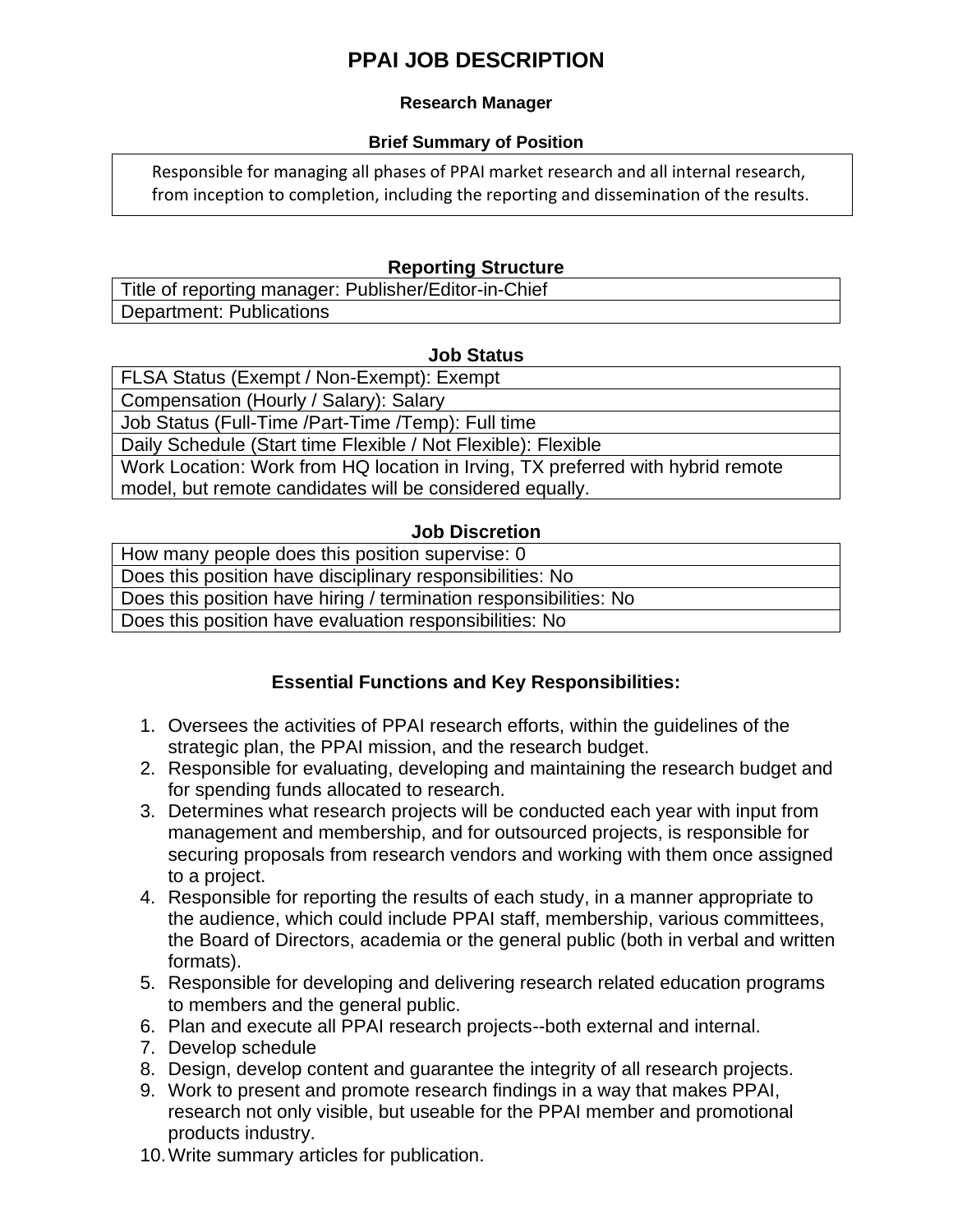### **Association Wide Responsibilities & Values**

- 1. Provide honest and ongoing communication as needed to support success throughout the organization
- 2. Meet established deadlines for all projects, reports and communications for all audiences both internally and externally.
- 3. Provide high-quality products, reports, communications and projects for all audiences internally and externally.
- 4. Be fair, consistent, responsive and supportive of leaders, staff, board members, members and vendors
- 5. Help PPAI to continually seek improvement. Be prepared to personally manage changes taking place within PPAI and the industry.
- 6. Be empowered, accountable and responsible for your career success, actions, influence and impact upon the organization as a whole.
- 7. Foster cultural values, mission and overall organizational guidelines of PPAI.
- 8. Additional duties as assigned.

#### **Education Requirements for Enter Position**

| <b>School/Certification</b><br><b>Authority</b> | Degree/<br><b>Certification</b> | <b>Major/Minor</b>               |
|-------------------------------------------------|---------------------------------|----------------------------------|
| College                                         | <b>Bachelors</b>                | Marketing Research/Related Field |

# **Experience Requirements**

| <b>Type of Work</b>           | <b>Years of</b><br>experience | Depth of<br><b>Experience</b> | <b>Other Details</b> |
|-------------------------------|-------------------------------|-------------------------------|----------------------|
| <b>Research Project</b>       | 4-5 years                     | High                          |                      |
| Management                    |                               |                               |                      |
| <b>Statistical Analysis</b>   | 4-5 years                     | High                          |                      |
| Research Design/Survey        | 4-5 years                     | High                          |                      |
| Development                   |                               |                               |                      |
| <b>Research Results</b>       | 4-5 years                     | High                          |                      |
| Presentation (written & oral) |                               |                               |                      |

## **Knowledge, Skills and Abilities Required**

- Familiarity with standard concepts and practices in primary research
- Knowledge of research methodology, and statistical analysis
- Computer software: Windows, Microsoft Word, Excel, Power Point, SPSS
- Excellent written and verbal communication skills
- Ability to communicate with individuals at various job levels
- An aggressive worker and self-starter who requires minimal supervision
- Ability to look at research with from a business perspective

### **Physical Activity**

- Sitting
- Standing
- Lifting
- Pushing/Pulling
- Bending/Stooping
- Extended work hours, extended weeks (endurance requirement)